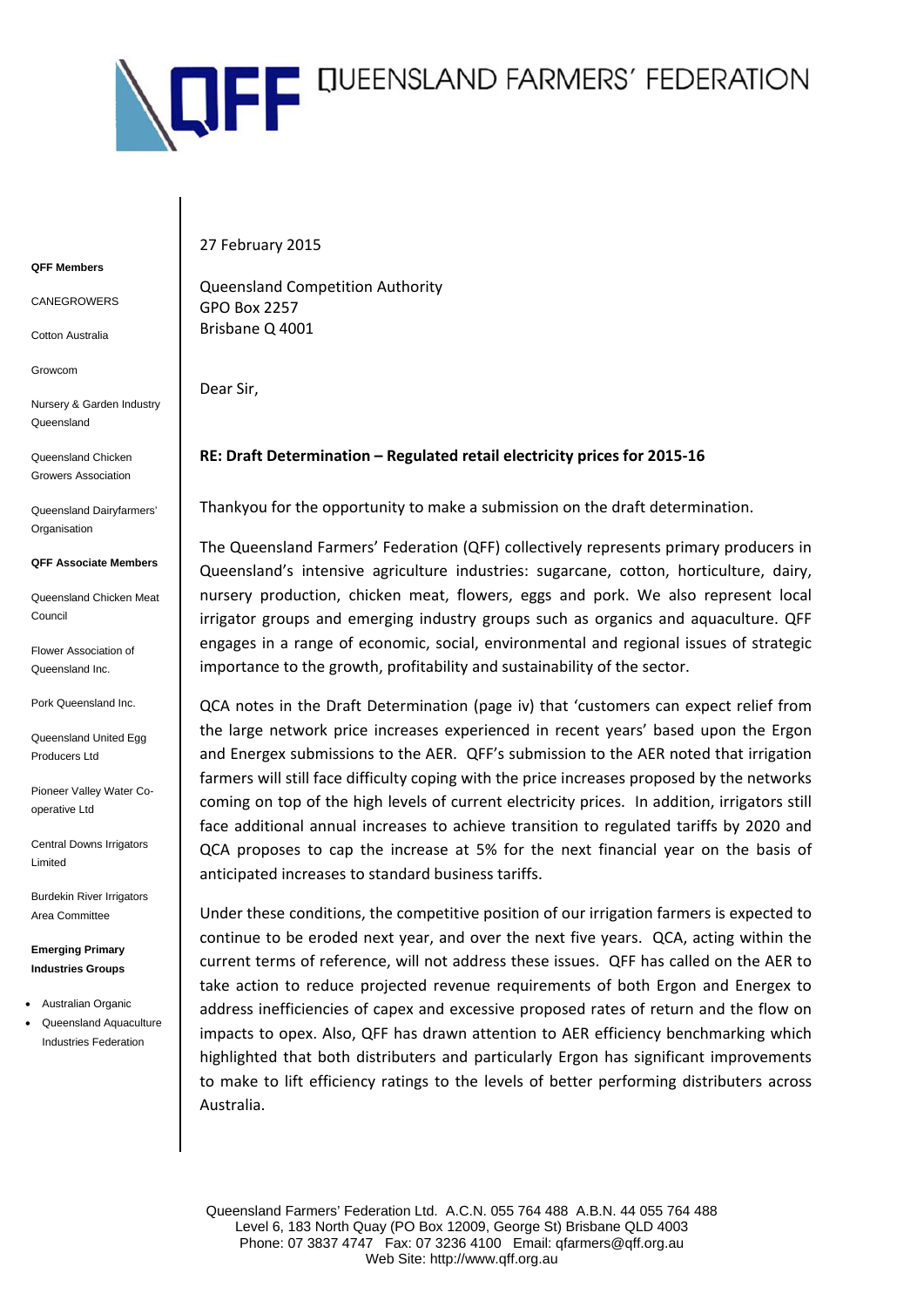Comments on specific proposals in the Draft Determination are as follows:

## **Section 3 Network costs**

*New regulatory period* – QCA should set notified prices based upon the submitted network prices to the AER preliminary revenue determination released on  $30<sup>th</sup>$  April.

*Reclassification of metering services* – Metering services are to be charged separately on electricity bills and it is understood that it is a matter for the State Government to decide whether a uniform tariff policy will apply to these services. It is expected that this unbundling will result in higher metering costs for some farmers.

*Solar Bonus Scheme* ‐ The impact of the Solar Bonus Scheme costs relating to Feed‐in‐Tariffs (FiT) is very significant. Ergon's AER submission forecasts annual FiT costs of \$105 million per year and Energex \$182 million per year for the new regulatory period to 2020. It is an issue for the State Government to decide whether these costs can be removed. The Newman State Government had committed to removing these costs from electricity prices.

*Distribution tariff structures* ‐ QCA proposes to use Energex tariff structures for flat rate tariffs and Ergon's for time‐of‐use tariffs by reducing the overall level of the latter to Energex price levels. QCA argues that this approach will encourage a greater number of customers to adopt time‐of‐use tariffs and cost increases would be less than alternative approaches for more customers. This change will benefit some farming customers but not others. QFF and members have not been able to access the data required to adequately analyse the impact of these proposals on farmers. It is expected that the tariffs will be useful for some farmers whose systems are amenable to shifting their time of use but for most the irrigation requirements in the summer months necessitate extended daytime pumping. In addition, many farmers have to pump their water when river flows permit which may not fit with off peak periods.

*Energy, retail cost assessment and other issues* – QCA continues to apply approaches used in previous determinations to estimate these costs. It is difficult to make any judgements about efficiencies of these costs without a significant review of these costs.

*Transitional arrangements* – QCA proposes to maintain transitional arrangements but continues to apply annual increases for these tariffs (5% proposed for next financial year) to bridge the gap to notified tariffs. QCA indicates that a 'vast majority of customers would be better off on a standard business tariff' although some would be significantly worse off (page 38 Draft Determination). QFF supports QCA proposals to allow business customers to continue to access transitional tariffs and retain transitional tariffs for 2015‐16 (ie for transitional tariffs 20 large, 21, 37, 62, 65, 66 22 small and large). However, it is uncertain how a smooth transition is to be achieved for the irrigation sector as the networks move to implement their future tariff proposals. It is expected that the gap to achieve notified tariffs will still be significant for some farmers.

QFF also seeks clarification in regard to switching time‐of‐use tariffs. In particular, if an irrigator chooses to shift to trial Tariff22a during a season, will there be any constraint on them shifting back to a transitional tariff of their choice?